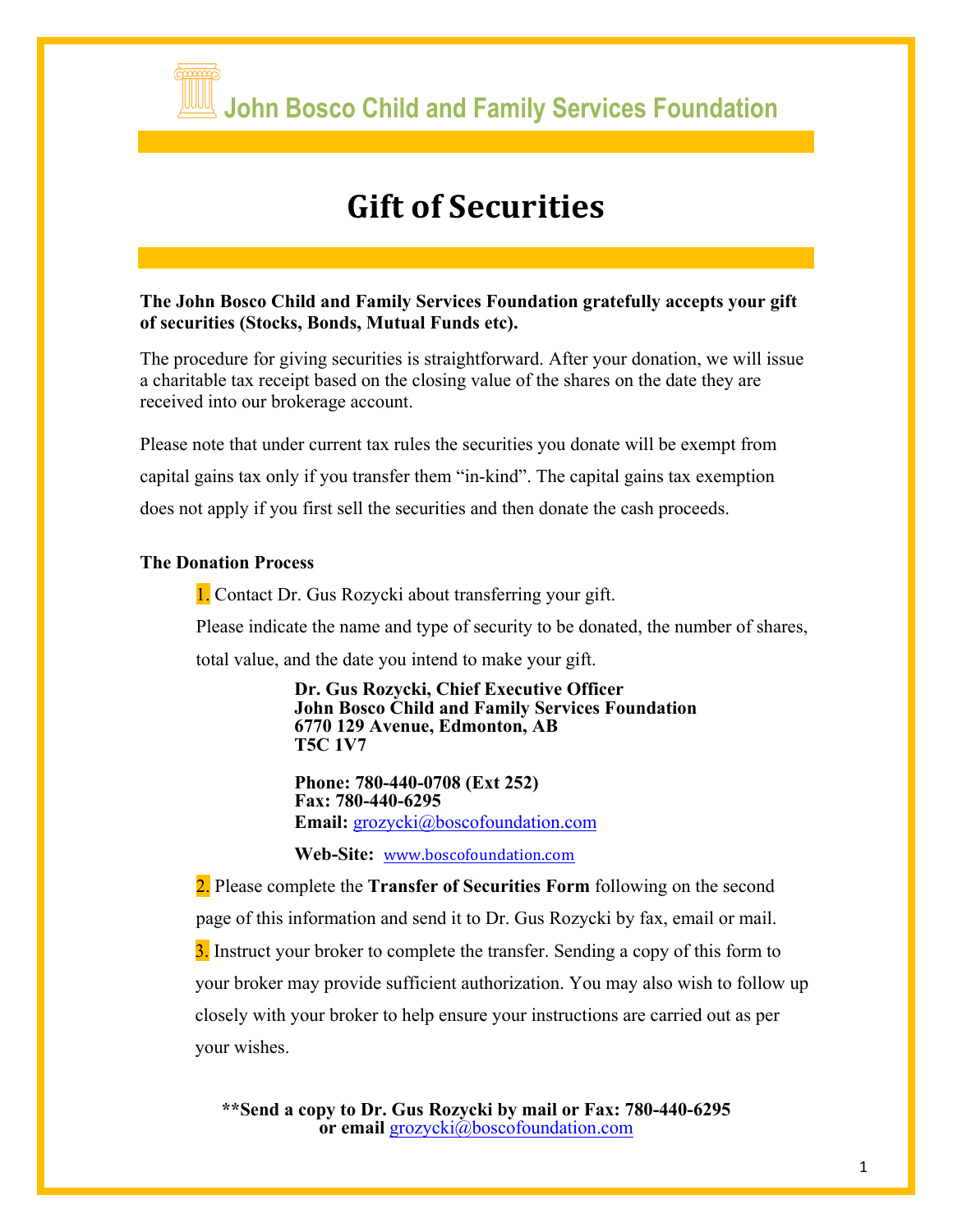**John Bosco Child and Family Services Foundation**

## **Transfer of Securities Form**

| Daytime Phone:                                              |                                                                                                                     |                                                                                                                                                                                                                               |
|-------------------------------------------------------------|---------------------------------------------------------------------------------------------------------------------|-------------------------------------------------------------------------------------------------------------------------------------------------------------------------------------------------------------------------------|
|                                                             |                                                                                                                     |                                                                                                                                                                                                                               |
| Email:                                                      | <u> 1989 - Johann Barn, mars ann an t-Amhain an t-Amhain an t-Amhain an t-Amhain an t-Amhain an t-Amhain an t-A</u> |                                                                                                                                                                                                                               |
|                                                             |                                                                                                                     | <b>Account # of Donor at delivering institution:</b>                                                                                                                                                                          |
|                                                             |                                                                                                                     |                                                                                                                                                                                                                               |
|                                                             |                                                                                                                     | <b>Number of Shares/Units</b> of Security to be Transferred: #                                                                                                                                                                |
| Date Shares to be Transferred:                              |                                                                                                                     |                                                                                                                                                                                                                               |
| Approximate Value Per Share/Unit: \$                        |                                                                                                                     |                                                                                                                                                                                                                               |
| Approximate Total Value of Gift: \$                         |                                                                                                                     |                                                                                                                                                                                                                               |
|                                                             |                                                                                                                     | Name of Donor's Broker:                                                                                                                                                                                                       |
|                                                             |                                                                                                                     | Broker's Firm:                                                                                                                                                                                                                |
|                                                             |                                                                                                                     | Telephone Number of Donor's Broker:                                                                                                                                                                                           |
|                                                             |                                                                                                                     | I understand that I will be issued a tax receipt for the closing value of the<br>shares/units on the date they are received into the brokerage account of the<br>John Child and Family Services Foundation Brokerage Account. |
|                                                             |                                                                                                                     | Donor Signature:                                                                                                                                                                                                              |
| Date:                                                       |                                                                                                                     |                                                                                                                                                                                                                               |
|                                                             |                                                                                                                     | John Bosco Child and Family Services Foundation (Bosco Foundation) Brokerage Account                                                                                                                                          |
| <b>Bosco Account Number:</b><br>Receiving Institution Name: | 2U0636A1                                                                                                            | <b>Electronic Transfer Information</b><br>Credential Securities Inc., #800, 1111 West Georgia Street, Vancouver, BC V6E 4T6                                                                                                   |
| Contact Information:<br>CUID: CRED DTC: 5083                | Lorne Rosenberger:<br><b>FINS: T056</b>                                                                             | Phone: (780) 638-8168 Fax: (780) 425-8491<br>Email: lorne.rosenberger@servus.ca<br>Dealer and Representative Code: 7799 1XK9                                                                                                  |

**\*\*Send a copy to Dr. Gus Rozycki Fax: 780-440-6295 mail to** 6770-129 Avenue, Edmonton, AB T5C 1V7 **or email to grozycki@boscofoundation.com**